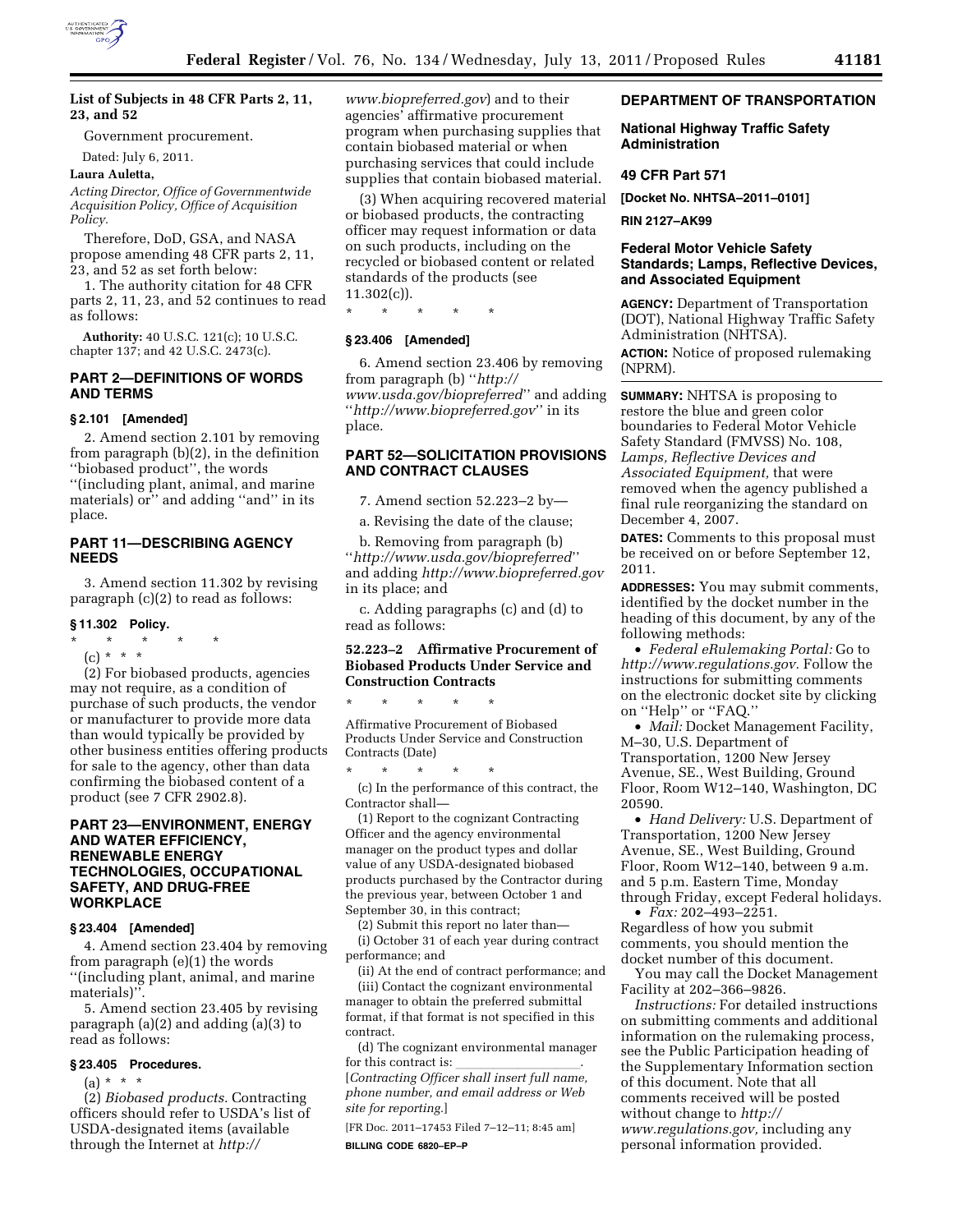*Privacy Act:* Anyone is able to search the electronic form of all comments received into any of our dockets by the name of the individual submitting the comment (or signing the comment, if submitted on behalf of an association, business, labor union, *etc.*). You may review DOT's complete Privacy Act Statement in the **Federal Register**  published on April 11, 2000 (65 FR 19477–78) or you may visit *[http://](http://www.dot.gov/privacy.html) [www.dot.gov/privacy.html.](http://www.dot.gov/privacy.html)* 

*Docket:* For access to the docket to read background documents or comments received, go to *[http://](http://www.regulations.gov)  [www.regulations.gov,](http://www.regulations.gov)* or the street address listed above. Follow the online instructions for accessing the dockets.

**FOR FURTHER INFORMATION CONTACT:** For technical issues: Mr. Markus Price, Office of Crash Avoidance Standards, NHTSA, 1200 New Jersey Avenue, SE., West Building, Washington, DC 20590 (*Telephone:* (202) 366–0098) (*Fax:* (202) 366–7002).

*For legal issues:* Mr. Thomas Healy, Office of the Chief Counsel, NHTSA, 1200 New Jersey Avenue, SE., West Building, Washington, DC 20590 (*Telephone:* (202) 366–2992) (*Fax:* (202) 366–3820).

### **SUPPLEMENTARY INFORMATION:**

#### **I. Background**

NHTSA published a NPRM on December 30, 2005 $1$  to reorganize FMVSS No. 108 and improve the clarity of the standard's requirements thereby increasing its utility for regulated parties. It was the agency's goal during the rewrite process to make no substantive changes to the requirements of the standard.

FMVSS No. 108 has been in existence since 1968. The standard had been amended on an *ad hoc* basis over time resulting in a patchwork organization of the standard. Regulated parties had stated that the standard was difficult to interpret because of its organization. In response to these concerns the agency sought to rewrite the standard to make it more understandable by adopting a simplified numbering scheme, to improve organization by grouping related materials in a more logical and consistent sequence, and to reduce the certification burden of regulated parties who previously needed to review a few dozen third-party documents. The agency issued the December 30, 2005, NPRM in an attempt to address these concerns.

Based on the comments received in response to the NPRM, NHTSA published a final rule on December 4,

2007,2 amending FMVSS No. 108 by reorganizing the regulatory text so that it provides a more straightforward and logical presentation of the applicable regulatory requirements; incorporating important agency interpretations of the existing requirements; and reducing reliance on third-party documents incorporated by reference. The preamble of the final rule again stated that the rewrite of FMVSS No. 108 was administrative in nature and would have no impact on the substantive requirements of the standard. The final rule made several changes to the proposal contained in the NPRM including removing the blue and green color boundary requirements from paragraph S14.4.1.3.2.

On August 11, 2008, SABIC Innovative Plastics sent a letter to NHTSA claiming that the agency did not allow for public comment when it made the decision to remove the blue and green color boundaries from the standard. SABIC further argued that in removing the blue and green color boundaries from paragraph S14.4.1.3.2, the agency substantively changed the requirements of FMVSS No. 108 during the rewrite process.

# **II. Green and Blue Color Boundaries**

Previous to the rewrite of the standard, paragraph S5.1.5 of FMVSS No. 108 required that the color of all lamps required by the standard comply with SAE J578c, *Color Specification for Electric Signal Lighting Devices,* (FEB 1977). SAE J578c contained color boundary definitions for red, yellow, white, green, restricted blue, and signal blue light. The NPRM included the boundary definition for the colors blue and green, but left out restricted blue. In the final rule the agency removed the color boundary definitions for green and blue from paragraph S14.4.1.3.2, retaining only the definitions for the red, yellow, and white color boundaries.

The agency is aware that, although neither blue nor green are directly used within the standard, it is possible to use these color boundaries to certify a material to the outdoor exposure test located in the paragraphs of S14.4.2.2. Prior to the reorganization final rule, a manufacturer could separately certify both a clear (white) material and a blue material to the haze test. The blue material alone could not be used in a lamp because the lamp itself would not emit the color of light required by the standard (only white, amber, and red lights are permitted). Once individually certified to the three year haze test, however, the blue and clear material

could be mixed to produce a clear material with a blue tint, which could then be used in a lamp lens provided the lamp itself emits light within the white color boundary. Under the standard, the mixed material can be certified to the haze test without an additional three years of testing.

The agency recognizes that removing the color definitions for blue and green creates a substantive change to the requirements of FMVSS No. 108. Since it was not the agency's intention to create any substantive modifications to the standard, as stated in the NPRM and preamble of the final rule, the agency is proposing to amend FMVSS No. 108 to add color boundary definitions for green, restricted blue and signal blue so that the requirements of the rewrite coincide with those of the old standard. Further, the agency notes that these additional color boundary definitions have no impact on color that any lamp must emit. The agency is not proposing to change the color requirements for any lamp mandated by FMVSS No. 108.

## **III. Costs, Benefits, and the Proposed Compliance Date**

Because this proposal only restores an existing requirement to the standard, the agency does not anticipate that there would be any costs or benefits associated with this rulemaking action. Accordingly, the agency did not conduct a separate economic analysis for this rulemaking.

The agency proposes an effective date of December 1, 2012, should a final rule be issued, to coincide with the effective date of the FMVSS No. 108 administrative rewrite.

### **IV. Public Participation**

### *How do I prepare and submit comments?*

Your comments must be written and in English. To ensure that your comments are correctly filed in the Docket, please include the docket number of this document in your comments. Your comments must not be more than 15 pages long.3 We established this limit to encourage you to write your primary comments in a concise fashion. However, you may attach necessary additional documents to your comments. There is no limit on the length of the attachments.

Please submit your comments by any of the following methods:

• *Federal eRulemaking Portal:* go to *[http://www.regulations.gov.](http://www.regulations.gov)* Follow the instructions for submitting comments on the electronic docket site by clicking on ''Help'' or ''FAQ.''

<sup>1</sup> 70 FR 77454, (Dec. 30, 2005). 2 72 FR 68234, (Dec. 4, 2007). 3*See* 49 CFR 553.21.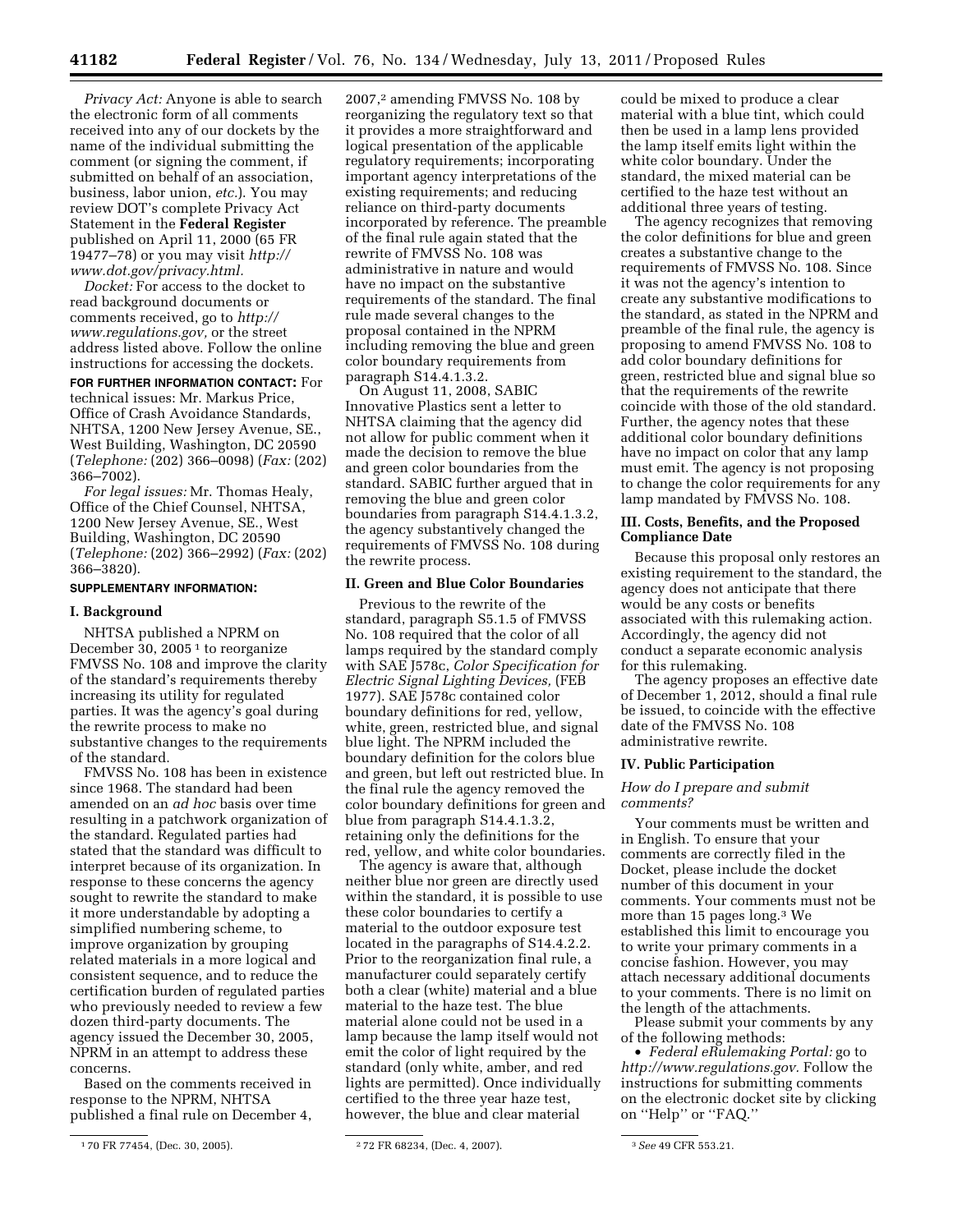• *Mail:* Docket Management Facility, M–30, U.S. Department of Transportation, West Building, Ground Floor, Rm. W12–140, 1200 New Jersey Avenue, SE., Washington, DC 20590.

• *Hand Delivery or Courier:* West Building Ground Floor, Room W12–140, 1200 New Jersey Avenue, SE., between 9 a.m. and 5 p.m. Eastern Time, Monday through Friday, except Federal holidays.

 $\bullet$  *Fax:* (202) 493–2251.

If you are submitting comments electronically as a PDF (Adobe) file, we ask that the documents submitted be scanned using an Optical Character Recognition (OCR) process, thus allowing the agency to search and copy certain portions of your submissions.4

Please note that pursuant to the Data Quality Act, in order for substantive data to be relied upon and used by the agency, it must meet the information quality standards set forth in the Office of Management and Budget (OMB) and DOT Data Quality Act guidelines. Accordingly, we encourage you to consult the guidelines in preparing your comments. OMB's guidelines may be accessed at *[http://www.whitehouse.gov/](http://www.whitehouse.gov/omb/fedreg/reproducible.html) [omb/fedreg/reproducible.html.](http://www.whitehouse.gov/omb/fedreg/reproducible.html)* DOT's guidelines may be accessed at *[http://](http://dmses.dot.gov/submit/DataQualityGuidelines.pdf)  [dmses.dot.gov/submit/](http://dmses.dot.gov/submit/DataQualityGuidelines.pdf)  [DataQualityGuidelines.pdf.](http://dmses.dot.gov/submit/DataQualityGuidelines.pdf)* 

## *How can I be sure that my comments were received?*

If you submit your comments by mail and wish Docket Management to notify you upon its receipt of your comments, enclose a self-addressed, stamped postcard in the envelope containing your comments. Upon receiving your comments, Docket Management will return the postcard by mail.

## *How do I submit confidential business information?*

If you wish to submit any information under a claim of confidentiality, you should submit three copies of your complete submission, including the information you claim to be confidential business information, to the Chief Counsel, NHTSA, at the address given above under **FOR FURTHER INFORMATION CONTACT**. When you send a comment containing information claimed to be confidential business information, you should include a cover letter setting forth the information specified in our confidential business information regulation.5

In addition, you should submit a copy, from which you have deleted the claimed confidential business information, to the Docket by one of the methods set forth above.

## *Will the agency consider late comments?*

We will consider all comments received before the close of business on the comment closing date indicated above under **DATES**. To the extent possible, we will also consider comments received after that date. Therefore, if interested persons believe that any new information the agency places in the docket affects their comments, they may submit comments after the closing date concerning how the agency should consider that information for the final rule.

If a comment is received too late for us to consider in developing a final rule (assuming that one is issued), we will consider that comment as an informal suggestion for future rulemaking action.

## *How can I read the comments submitted by other people?*

You may read the materials placed in the docket for this document (*e.g.,* the comments submitted in response to this document by other interested persons) at any time by going to *[http://](http://www.regulations.gov)  [www.regulations.gov.](http://www.regulations.gov)* Follow the online instructions for accessing the dockets. You may also read the materials at the Docket Management Facility by going to the street address given above under **ADDRESSES**. The Docket Management Facility is open between 9 a.m. and 5 p.m. Eastern Time, Monday through Friday, except Federal holidays.

### **V. Regulatory Notices and Analyses**

A. Executive Order 12866, Executive Order 13563, and DOT Regulatory Policies and Procedures

NHTSA has considered the impact of this rulemaking action under Executive Order 12866, Executive Order 13563, and the Department of Transportation's regulatory policies and procedures. This rulemaking document was not reviewed by the Office of Management and Budget under E.O. 12866, ''Regulatory Planning and Review.'' It is not considered to be significant under E.O. 12866 or the Department's regulatory policies and procedures.

B. National Environmental Policy Act

We have reviewed this proposal for the purposes of the National Environmental Policy Act and determined that it would not have a significant impact on the quality of the human environment.

### C. Regulatory Flexibility Act

Pursuant to the Regulatory Flexibility Act (5 U.S.C. 601 *et seq.,* as amended by the Small Business Regulatory Enforcement Fairness Act (SBREFA) of 1996), whenever an agency is required to publish a notice of rulemaking for any proposed or final rule, it must prepare and make available for public comment a regulatory flexibility analysis that describes the effect of the rule on small entities (*i.e.,* small businesses, small organizations, and small governmental jurisdictions). The Small Business Administration's regulations at 13 CFR part 121 define a small business, in part, as a business entity ''which operates primarily within the United States.'' 13 CFR 121.105(a). No regulatory flexibility analysis is required if the head of an agency certifies the rule will not have a significant economic impact on a substantial number of small entities.

NHTSA has considered the effects of the proposed rule under the Regulatory Flexibility Act. I certify that this proposed rule would not have a significant economic impact on a substantial number of small entities. This proposal restores the green and blue color boundaries contained in the currently applicable version of FMVSS No. 108 to the administrative rewrite of FMVSS No. 108 which has not yet taken effect. Accordingly, we do not anticipate that this proposal would have a significant economic impact on a substantial number of small entities.

## D. Executive Order 13132 (Federalism)

NHTSA has examined today's final rule pursuant to Executive Order 13132 (64 FR 43255, August 10, 1999) and concluded that no additional consultation with States, local governments or their representatives is mandated beyond the rulemaking process. The agency has concluded that the rulemaking would not have sufficient federalism implications to warrant consultation with State and local officials or the preparation of a federalism summary impact statement. The final rule would not have ''substantial direct effects on the States, on the relationship between the national government and the States, or on the distribution of power and responsibilities among the various levels of government.''

E. Executive Order 12988 (Civil Justice Reform)

Pursuant to Executive Order 12988, ''Civil Justice Reform,'' 6 NHTSA has

<sup>4</sup>Optical character recognition (OCR) is the process of converting an image of text, such as a scanned paper document or electronic fax file, into computer-editable text.<br>5 See 49 CFR part 512.

<sup>5</sup>*See* 49 CFR part 512. 6 61 FR 4729 (Feb. 7, 1996).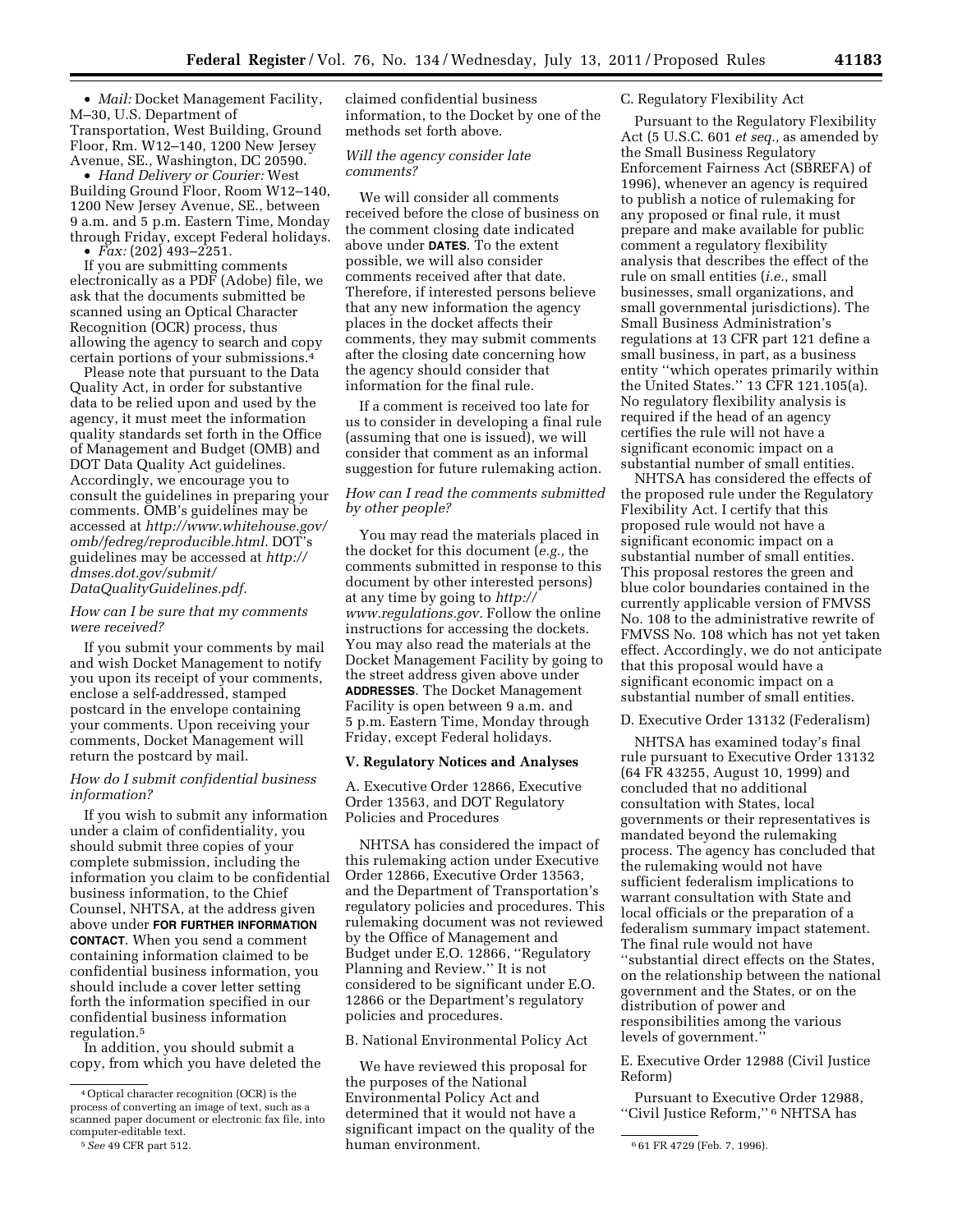considered whether this rulemaking would have any retroactive effect. This proposed rule does not have any retroactive effect.

## F. Unfunded Mandates Reform Act

Section 202 of the Unfunded Mandates Reform Act of 1995 (UMRA) requires Federal agencies to prepare a written assessment of the costs, benefits, and other effects of a proposed or final rule that includes a Federal mandate likely to result in the expenditure by State, local, or tribal governments, in the aggregate, or by the private sector, of more than \$100 million in any one year (adjusted for inflation with base year of 1995).

Before promulgating a rule for which a written statement is needed, section 205 of the UMRA generally requires NHTSA to identify and consider a reasonable number of regulatory alternatives and adopt the least costly, most cost-effective, or least burdensome alternative that achieves the objectives of the rule. The provisions of section 205 do not apply when they are inconsistent with applicable law. Moreover, section 205 allows NHTSA to adopt an alternative other than the least costly, most cost-effective, or least burdensome alternative if the agency publishes with the final rule an explanation why that alternative was not adopted.

This proposed rule is not anticipated to result in the expenditure by state, local, or tribal governments, in the aggregate, or by the private sector in excess of \$100 million annually. The cost impact of this proposed rule is expected to be \$0. Therefore, the agency has not prepared an economic assessment pursuant to the Unfunded Mandate Reform Act.

#### G. Paperwork Reduction Act

Under the procedures established by the Paperwork Reduction Act of 1995 (PRA), a person is not required to respond to a collection of information by a Federal agency unless the collection displays a valid OMB control number. This proposed rule does not contain any collection of information requirements requiring review under the PRA.

### H. Executive Order 13045

Executive Order 13045 7 applies to any rule that: (1) Is determined to be economically significant as defined under E.O. 12866, and (2) concerns an environmental, health or safety risk that NHTSA has reason to believe may have a disproportionate effect on children. If

the regulatory action meets both criteria, we must evaluate the environmental health or safety effects of the proposed rule on children, and explain why the proposed regulation is preferable to other potentially effective and reasonably feasible alternatives considered by us.

This proposed rule does not pose such a risk for children. The primary effects of this proposal are to amend the lighting standard to restore the green and blue color boundaries.

## I. National Technology Transfer and Advancement Act

Section 12(d) of the National Technology Transfer and Advancement Act (NTTAA) requires NHTSA to evaluate and use existing voluntary consensus standards in its regulatory activities unless doing so would be inconsistent with applicable law (*e.g.,*  the statutory provisions regarding NHTSA's vehicle safety authority) or otherwise impractical.

Voluntary consensus standards are technical standards developed or adopted by voluntary consensus standards bodies. Technical standards are defined by the NTTAA as ''performance-based or design-specific technical specification and related management systems practices.'' They pertain to ''products and processes, such as size, strength, or technical performance of a product, process or material.''

Examples of organizations generally regarded as voluntary consensus standards bodies include the American Society for Testing and Materials (ASTM), the Society of Automotive Engineers (SAE), and the American National Standards Institute (ANSI). If NHTSA does not use available and potentially applicable voluntary consensus standards, we are required by the Act to provide Congress, through OMB, an explanation of the reasons for not using such standards.

This proposal would not adopt or reference any new industry or consensus standards that were not already present in FMVSS No. 108.

#### J. Executive Order 13211

Executive Order 13211 8 applies to any rule that: (1) Is determined to be economically significant as defined under E.O. 12866, and is likely to have a significant adverse effect on the supply, distribution, or use of energy; or (2) that is designated by the Administrator of the Office of Information and Regulatory Affairs as a significant energy action. If the

regulatory action meets either criterion, we must evaluate the adverse energy effects of the proposed rule and explain why the proposed regulation is preferable to other potentially effective and reasonably feasible alternatives considered by NHTSA.

This proposal restores the green and blue color boundaries contained in the currently applicable version of FMVSS No. 108 to the administrative rewrite of FMVSS No. 108 which has not yet taken effect. Therefore, this proposed rule will not have any adverse energy effects. Accordingly, this proposed rulemaking action is not designated as a significant energy action.

#### K. Regulation Identifier Number (RIN)

The Department of Transportation assigns a regulation identifier number (RIN) to each regulatory action listed in the Unified Agenda of Federal Regulations. The Regulatory Information Service Center publishes the Unified Agenda in April and October of each year. You may use the RIN contained in the heading at the beginning of this document to find this action in the Unified Agenda.

## L. Plain Language

Executive Order 12866 requires each agency to write all rules in plain language. Application of the principles of plain language includes consideration of the following questions:

• Have we organized the material to suit the public's needs?

• Are the requirements in the rule clearly stated?

• Does the rule contain technical language or jargon that isn't clear?

• Would a different format (grouping and order of sections, use of headings, paragraphing) make the rule easier to understand?

• Would more (but shorter) sections be better?

• Could we improve clarity by adding tables, lists, or diagrams?

• What else could we do to make the rule easier to understand?

If you have any responses to these questions, please include them in your comments on this proposal.

### M. Privacy Act

Anyone is able to search the electronic form of all comments received into any of our dockets by the name of the individual submitting the comment (or signing the comment, if submitted on behalf of an organization, business, labor union, *etc.*). You may review DOT's complete Privacy Act statement in the **Federal Register**  published on April 11, 2000 (Volume 65, Number 70; Pages 19477–78) or you

<sup>7</sup> 62 FR 19885 (Apr. 23, 1997). 8 66 FR 28355 (May 18, 2001).